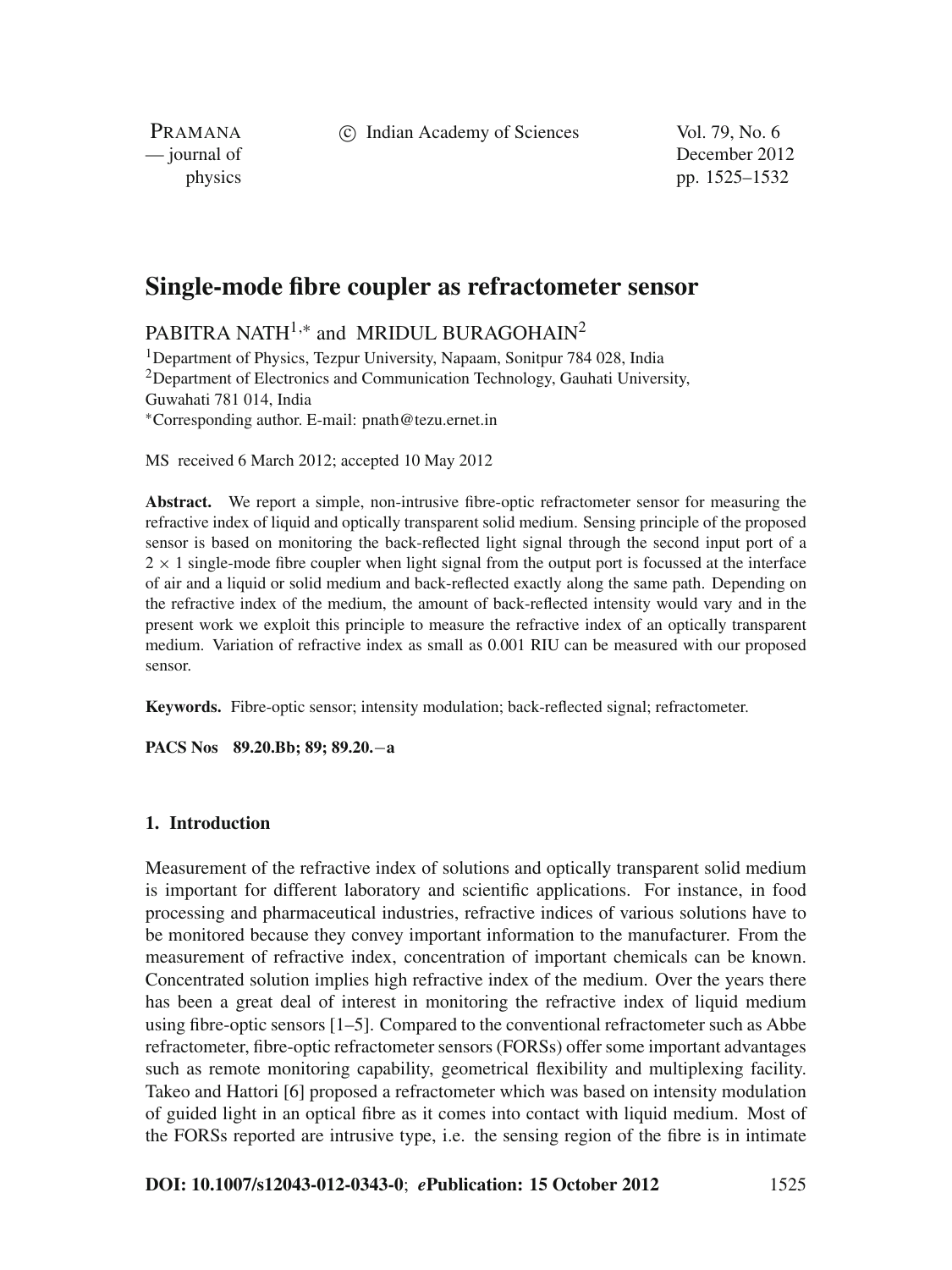contact with the liquid medium, and modulation of the evanescent field absorption due to change in refractive index of the medium is exploited for measurement [7]. However, intrusive-type FORSs possess two major disadvantages. First, to measure refractive index of different liquids, e.g. propylene glycol and polyvinyl alcohol solutions, the sensing region has to be cleaned properly. This makes the measurement process lengthy and difficult. Secondly, the sensing region of the fibre may be permanently damaged when it is brought into intimate contact with the reactive chemical solutions such as  $HF$ ,  $HNO<sub>3</sub>$ ,  $H_2SO_4$  etc. Thus, one cannot measure the refractive index of such solutions with intrusivetype sensors.

In the last two decades, there has been an intensive study on design and development of a fibre-optic confocal microscopic system using single-mode optical fibre [8,9]. Single-mode fibre offers several advantages such as geometrical flexibility and Gaussian mode field distribution of the point source from the output port of a single-mode fibre coupler which has largely been exploited for imaging specimen and rejecting the out-offocus imaging plane. The back-reflected optical signal from the imaging plane depends on two important factors: (i) In-focus position of the imaging plane from collimating and focussing lens arrangement of the optical fibre end [9] and (ii) refractive index of the medium. Although the dependence of back-reflected signal on the refractive index of the medium has not been largely studied [10], the study of such dependence can be a potential tool for measuring refractive index of important chemical solutions which was otherwise not possible with the intrusive-type FORS. In the present paper, we demonstrate a simple non-intrusive refractometer sensor using  $2 \times 1$  single-mode fibre coupler. Present work is an extension of our earlier work [10] which yields enhanced sensitivity. Variation of refractive index as low as 0.001 RIU can be measured with accuracy using our proposed sensor.

# **2. Sensing principle**

For a circular beam of light with cross-sectional area A, incident at an angle  $\theta_i$  on the surface of a second medium, the power associated with the incident, reflected and transmitted beams are  $I_iA \cos \theta_i$ ,  $I_rA \cos \theta_r$  and  $I_tA \cos \theta_t$  respectively. Here,  $I_i$ ,  $I_r$  and  $I_t$  and  $\theta_i$ ,  $\theta_r$ and  $\theta_t$  represent the intensity and the corresponding angle of the respective beams. The reflectance *R* of the medium is defined as the ratio of the reflected power to the incident power [11].

$$
R = \frac{I_{\rm r} A \cos \theta_{\rm r}}{I_{\rm i} A \cos \theta_{\rm i}} = \frac{I_{\rm r}}{I_{\rm i}}.\tag{1}
$$

Again, radiant flux density or irradiance *I* is defined as

$$
I = \langle S \rangle t = \frac{c \varepsilon_0}{2E_0^2}.
$$
\n<sup>(2)</sup>

Here  $\langle S \rangle t$  is the Poynting vector. From (1) we can write

$$
R = \frac{E_{\text{or}}^2}{E_{\text{oi}}^2} = r^2,\tag{3}
$$

1526 *Pramana – J. Phys.***, Vol. 79, No. 6, December 2012**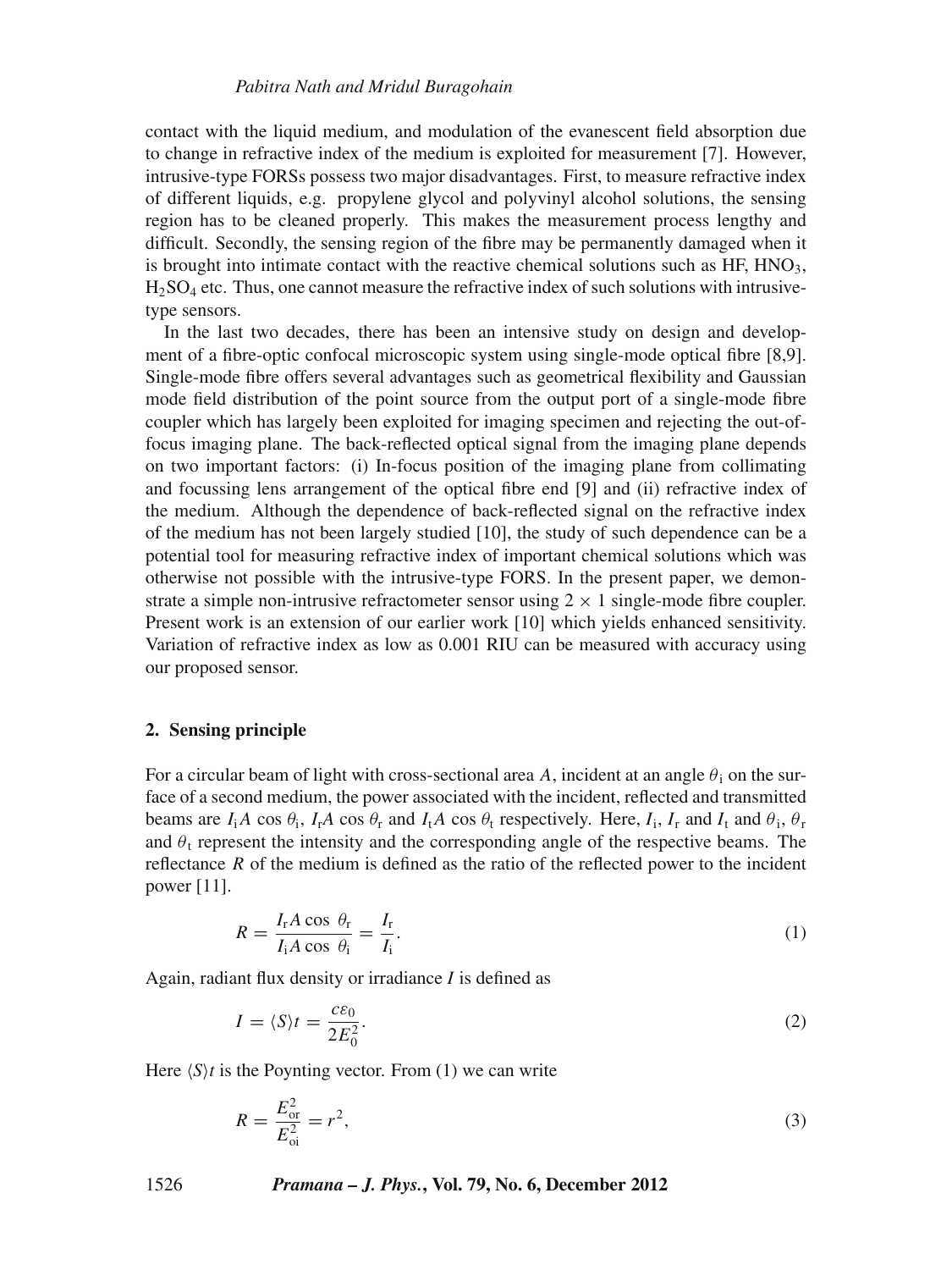where *r* represents the amplitude of reflection coefficient and is given by

$$
r = \frac{(n_1 - n_1)}{(n_1 + n_1)}.
$$
\n(4)

 $n_i$  and  $n_t$  are the index of refraction of the incident and the transmitting medium respectively. Likewise, the transmittance is defined as

$$
T = \frac{I_{\rm t} \cos \theta_{\rm t}}{I_{\rm i} \cos \theta_{\rm i}}.
$$

For the non-absorbing medium,

$$
R + T = 1.\t\t(6)
$$

In the present sensing investigation, we are interested only in the reflectance of the medium, and for incident angle  $\theta_i = 0$ , we can write from eq. (4)

$$
R = \frac{(n_{\rm t} - n_{\rm i})^2}{(n_{\rm t} + n_{\rm i})^2}.
$$
\n(7)

Thus, from the above equation it is seen that reflectance of light signal from air–liquid medium interface depends on refractive index of the medium and in the present work, we exploit this principle for measuring the refractive index of a liquid medium.

#### **3. Experimental set-up**

Schematic of the experimental arrangement for the present sensing investigation is shown in figure 1. Light signal from a diode laser source (output power  $= 5$  mW, wavelength  $=$ 670 nm) splits into two parts by a 50 : 50 beam splitter where transmitted part is coupled to the input port of the single-mode fibre coupler and the reflected part is coupled to a photodiode PD1. Using a pair of collimating and focussing lens arrangement, light signal from the output port of the coupler is focussed on the air–liquid medium interface and the back-reflected signal from the interface is received by another photodiode PD2 through the second input port of the coupler. Signal voltages that are shown by PD1 and PD2 are termed as reference voltage ( $V_{ref}$ ) and modulating voltage ( $V_m$ ) respectively. Prior to detect light signals both photodiodes have been reversed-biased at a constant voltage of 5 V. This way we maintain linearity in the response of the detectors and possible sources of noise due to thermal fluctuation and shot noise are eliminated. Voltage signals of *V*ref and *V*<sup>m</sup> have been fed to an instrumentation amplifier designed with an operational amplifier LM324. Output reading of the amplifier is measured using a digital multimeter (Fluke 179 True RMS). Compared to multimode fibre coupler-based refractometer sensor reported in the earlier work [10], single-mode fibre coupler offers two important advantages. First, output light from the SM fibre tip of the coupler acts as a point source which leads to the formation of a Gaussian source beam distribution. This is useful for the precise collimation and focussing of the input light signal on air–liquid medium interface. Second, mode instability problem present in multimode optical fibre can be avoided in the case of single-mode fibre. The same output fibre tip of the coupler has been used as a point receiver for the back-reflected signal and it is highly sensitive to in-focus and

*Pramana – J. Phys.***, Vol. 79, No. 6, December 2012** 1527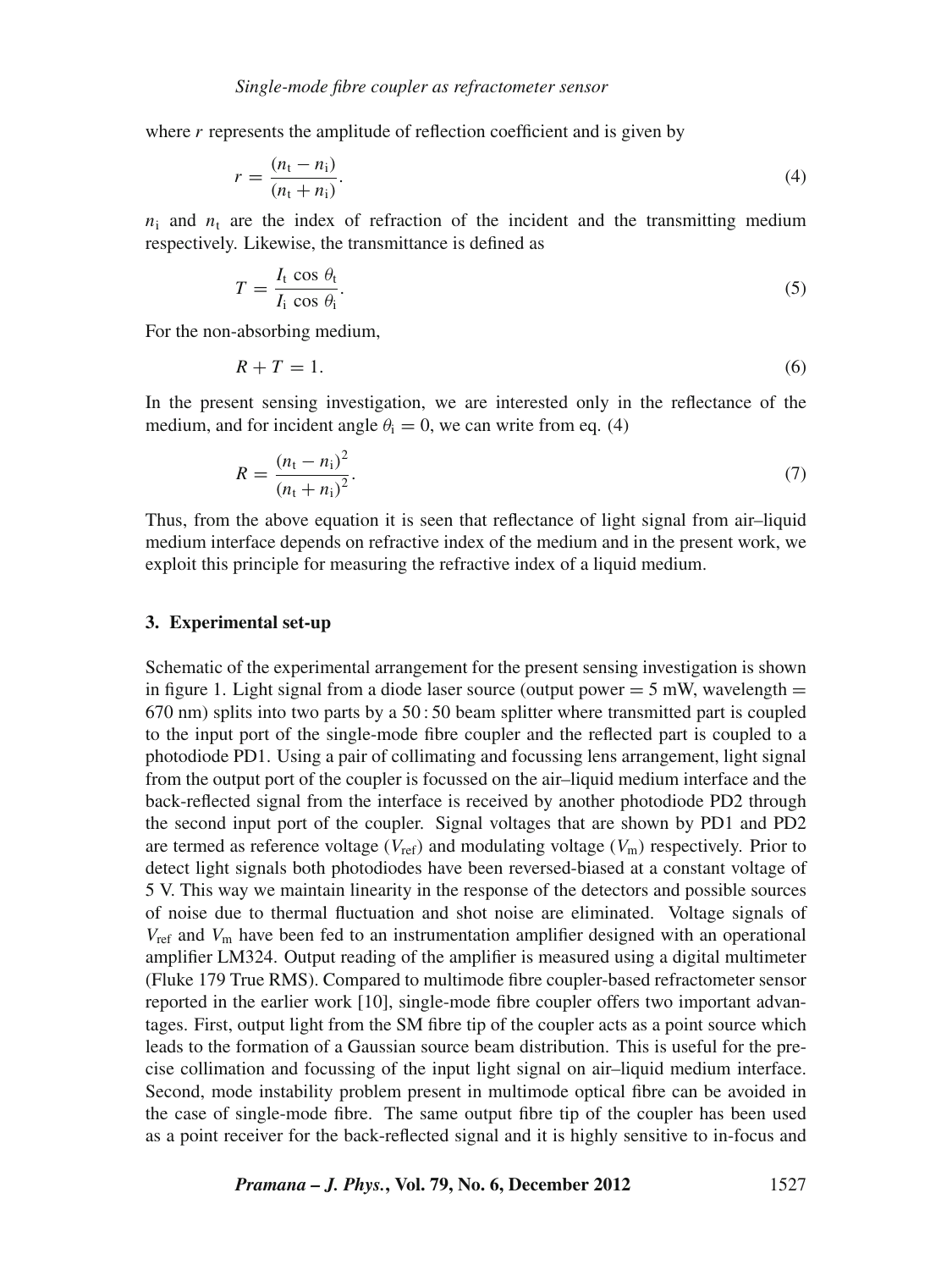

**Figure 1.** Schematic of the experimental set-up for the proposed refractometer. LD – Laser diode, SMF – single mode fibre, PM – power meter, SMFC – single mode fibre coupler, CL – collimating lens, FL – focussing lens, IA – instrumentation amplifier, PD1 and PD2 – photodiodes, BS – beam splitter, O – objective.

out-of-focus position of the air–medium interface and on the index of refraction of the medium. Focal position of the air–medium interface can be varied by making an axial displacement of the interface along the axis of the optical fibre. In the present sensor, the liquid and the glass sample are mounted on a micrometer scale resolved x-y-z translational stage and it is displaced along the axis of the focussing lens arrangement. For normal incident light signal and in-focus position of air–medium interface, there would be a maximum back-reflected light signal [8]. The horizontal position of the interface can be ensured by placing a spirit level gauge on the translation stage. For measuring the refractive index of unknown medium, we record the maximum back-reflected light signal and the result has been compared with a standard air–medium interface for instance, air–glass plate interface in the present investigation.

# **4. Results and discussion**

To study the characteristics of the proposed FORS, propylene glycol was chosen as a test liquid medium. Refractive index of propylene glycol can be varied by adding pure water into it. Nine samples of different refractive index liquid medium of propylene glycol were prepared by adding pure water into it. To cover wider range refractive medium,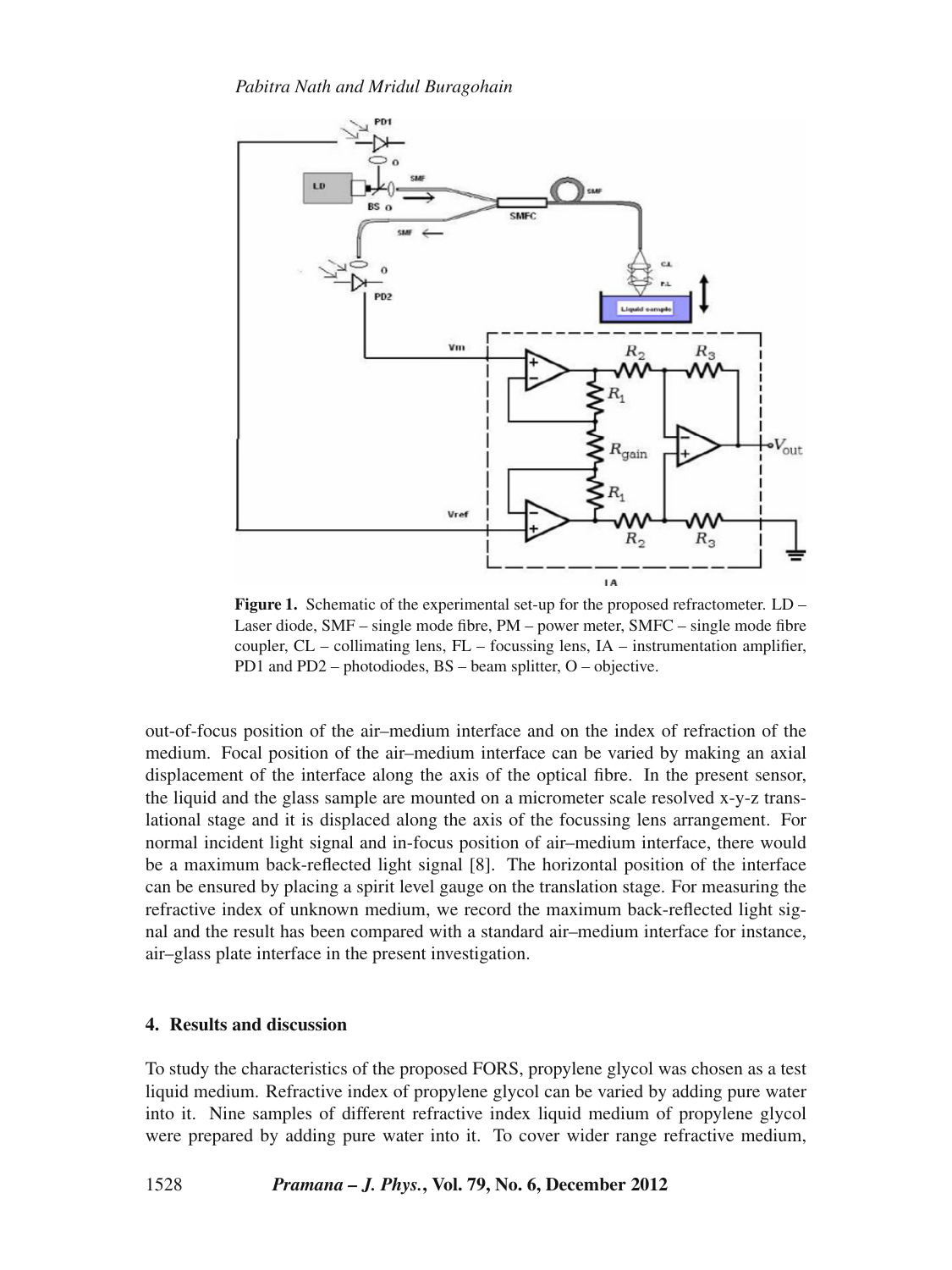# *Single-mode fibre coupler as refractometer sensor*

| First medium $(n_i)$  | Second medium $(n_t)$                                                                                                                                    | Reflectance $(R)$                                                                             |
|-----------------------|----------------------------------------------------------------------------------------------------------------------------------------------------------|-----------------------------------------------------------------------------------------------|
| $Air = 1.0000$<br>Air | Pure water $= 1.331$<br>Propylene glycol samples                                                                                                         | 0.02006                                                                                       |
|                       | $S1 = 1.3401$<br>$S2 = 1.3512$<br>$S_3 = 1.3652$<br>$S_4 = 1.3712$<br>$S_5 = 1.3821$<br>$S6 = 1.3904$<br>$S7 = 1.3982$<br>$S8 = 1.4056$<br>$S9 = 1.4131$ | 0.02112<br>0.02231<br>0.02384<br>0.0245<br>0.02572<br>0.02667<br>0.02756<br>0.02842<br>0.0293 |
| Air                   | Glass plate $= 1.5001$                                                                                                                                   | 0.0401                                                                                        |

**Table 1.** List of different media considered with their reflectance values.

we took pure water and a thick glass plate and refractive indices of all the samples were measured using Abbe refractometer. Table 1 summarizes the refractive indices for all media considered under present investigation and corresponding reflectance (*R*) values which have been obtained from eq. (7). At first we investigate the sensor characteristics with air–glass medium interface. A glass plate is mounted on a micrometer translational stage and it is displaced along the axis of the fibre. Figure 2 describes the response of the sensor with axial position of the air–glass medium interface. Gaussian fitted curve of the measured values clearly indicates the confocal behaviour of the sensing system which is sensitive to the in-focus position of the interface as well as the refractive index of the second medium.



**Figure 2.** The normalized sensor axial response for the glass plate considered under the proposed sensing.

*Pramana – J. Phys.***, Vol. 79, No. 6, December 2012** 1529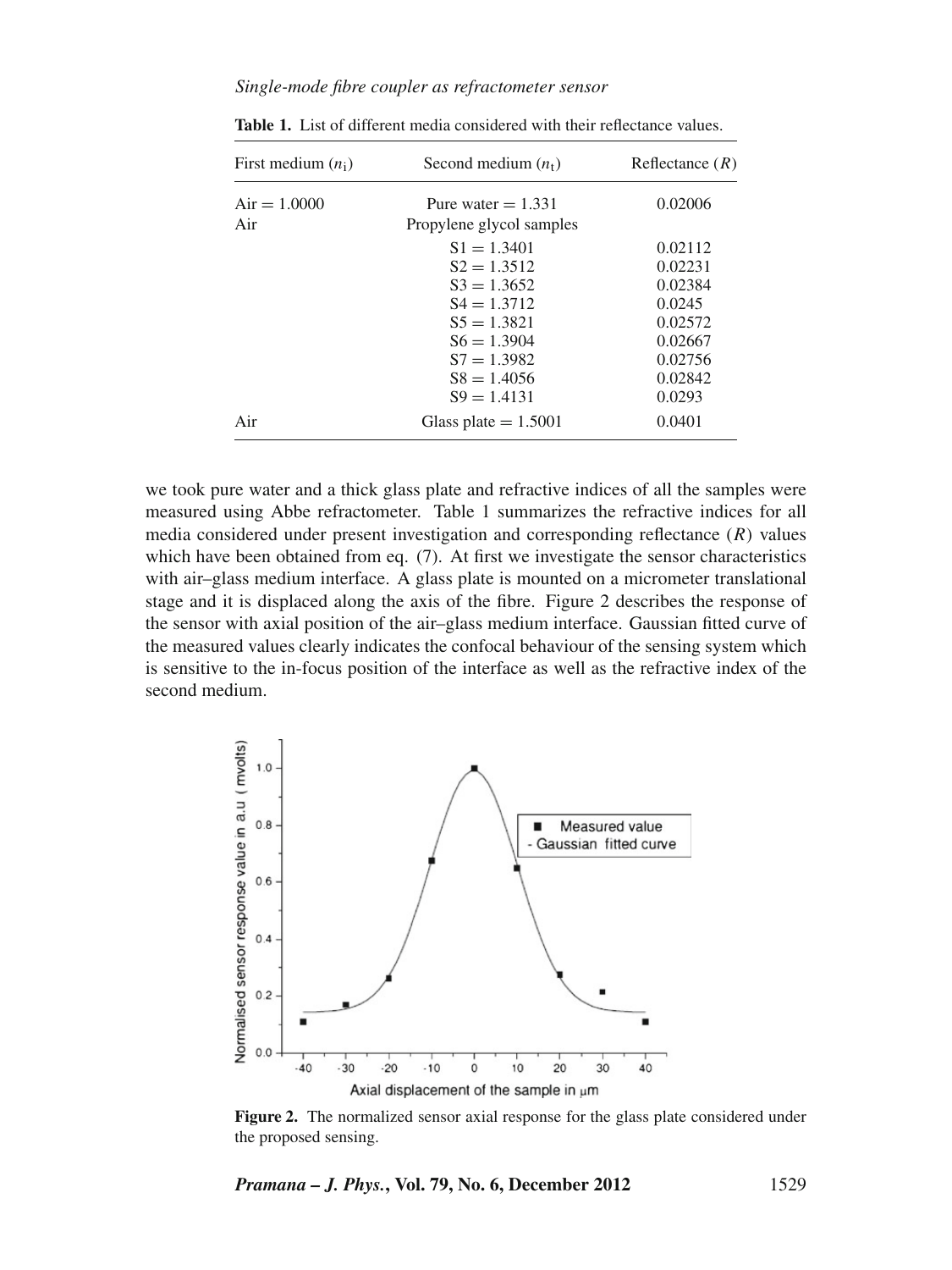To measure refractive indices of all the media listed in table 1, only maximum backreflected light signal, i.e., reflected signal from in-focus position of the air–medium interface was considered. Normalized values of the sensor responses and theoretical values of reflectance for all the listed media are shown in figure 3.

During observation, special care was taken for maintaining constant temperature for the liquid medium, because temperature fluctuation may cause variation in index of refraction of the medium. The sensing investigation was carried out in an air-conditioned room and the temperature of the environment was maintained at  $20^{\circ}$ C throughout the investigation. To measure refractive indices of acidic solutions, we choose  $40\%$  wt.  $HNO<sub>3</sub>$  and  $20\%$ wt.  $H<sub>2</sub>SO<sub>4</sub>$  solutions along with glass plate as a reference medium. Initially, refractive indices of these samples were measured using Abbe refractometer and were found to be 1.3866 for 40% wt. HNO3 solution and 1.3571 for 20% wt. H2SO4 solution respectively. Normalized values of axial sensor responses for these three media are shown in figure 4.

To counter-verify the refractive indices of  $HNO<sub>3</sub>$  and  $H<sub>2</sub>SO<sub>4</sub>$  media with the present sensing set-up, the maximum normalized values of the back-reflected signals for all the samples are extrapolated in the graph of figure 3. We observed that for  $40\%$  wt.  $HNO<sub>3</sub>$ solution, the refractive index value at  $20^{\circ}$ C is 1.3862 and the corresponding value of  $20\%$ wt. of  $H<sub>2</sub>SO<sub>4</sub>$  is 1.3573. Thus, with the present sensing set-up we can measure refractive indices of reactive acidic solutions whose values matched fairly with the values obtained from the standard refractometer. To check the resolution of the refractometer, two more samples of propylene glycol were prepared by adding pure water. The difference in index of refraction of the samples were maintained at 0.001 RIU. We observed detectable difference in back-reflected signals for these samples. However, for further decrement in the difference in index of refraction of the medium, no significant change in back-reflected signal has been observed. The resolution of the present sensor performance is limited by the low level of light signal coupling from the source to the single-mode fibre-end and the degree of coupling for back-reflected signal to the receiver unit is further lowered due to finite reflections from the air–medium interface. Nonetheless, the present technique



**Figure 3.** Theoretical and measured reflectance of light signal for different refractive media.

1530 *Pramana – J. Phys.***, Vol. 79, No. 6, December 2012**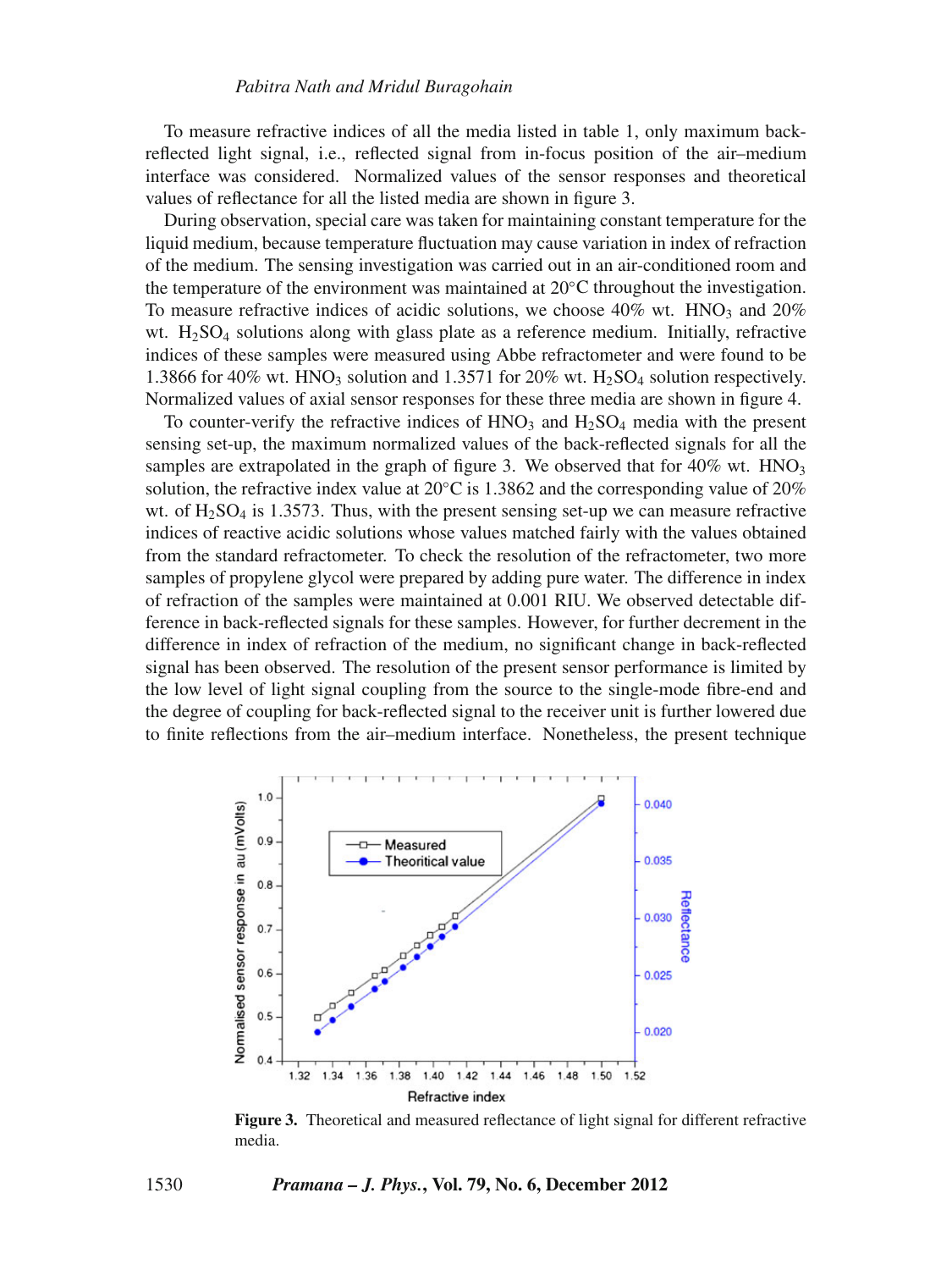

**Figure 4.** Normalized sensor response for glass plate, 40% wt. HNO<sub>3</sub> solution and  $20\%$  wt. of  $H<sub>2</sub>SO<sub>4</sub>$  solution.

is useful for measuring refractive index and hence, concentration of reactive chemical solutions which were otherwise not possible with the intrusive-type FORSs.

# **5. Conclusion**

In conclusion, we report a simple, non-intrusive FORS with a resolution capacity of 0.001 RIU. The sensing principle is based on light intensity modulation of back-reflected signal from in-focus position of the air–liquid medium interface which occurs due to change in index of refraction of the liquid medium. Use of single-mode fibre coupler for transmitting and receiving light signal to and from the interface offers two significant advantages as stated above. In addition, unlike multimode fibre-based refractometer, the sensing scheme is free from mode instability [9]. The present technique is useful for measuring refractive index of important reactive chemical solutions such as HF,  $HNO<sub>3</sub>$ ,  $H<sub>2</sub>SO<sub>4</sub>$ , methanol etc. which were not possible with the previous intrusive-type FORSs [10].

#### **Acknowledgements**

Pabitra Nath acknowledges the support received from University Grants Commission (UGC), India under minor research project letter (UGC letter no. F.No.34/510/2008(SR) 2009).

# **References**

[1] A Banerjee, S Mukherjee, R K Verma, B Jana, T K Khan, M Chakroborty, R Das, S Biswas, A Saxena, V Singh, R M Hallen, R S Rajput, P Tewari, S Kumar, V Saxena, A K Ghosh, J John and P G Bhaya, *Sens. Actuators B: Chem.* **123**, 594 (2007)